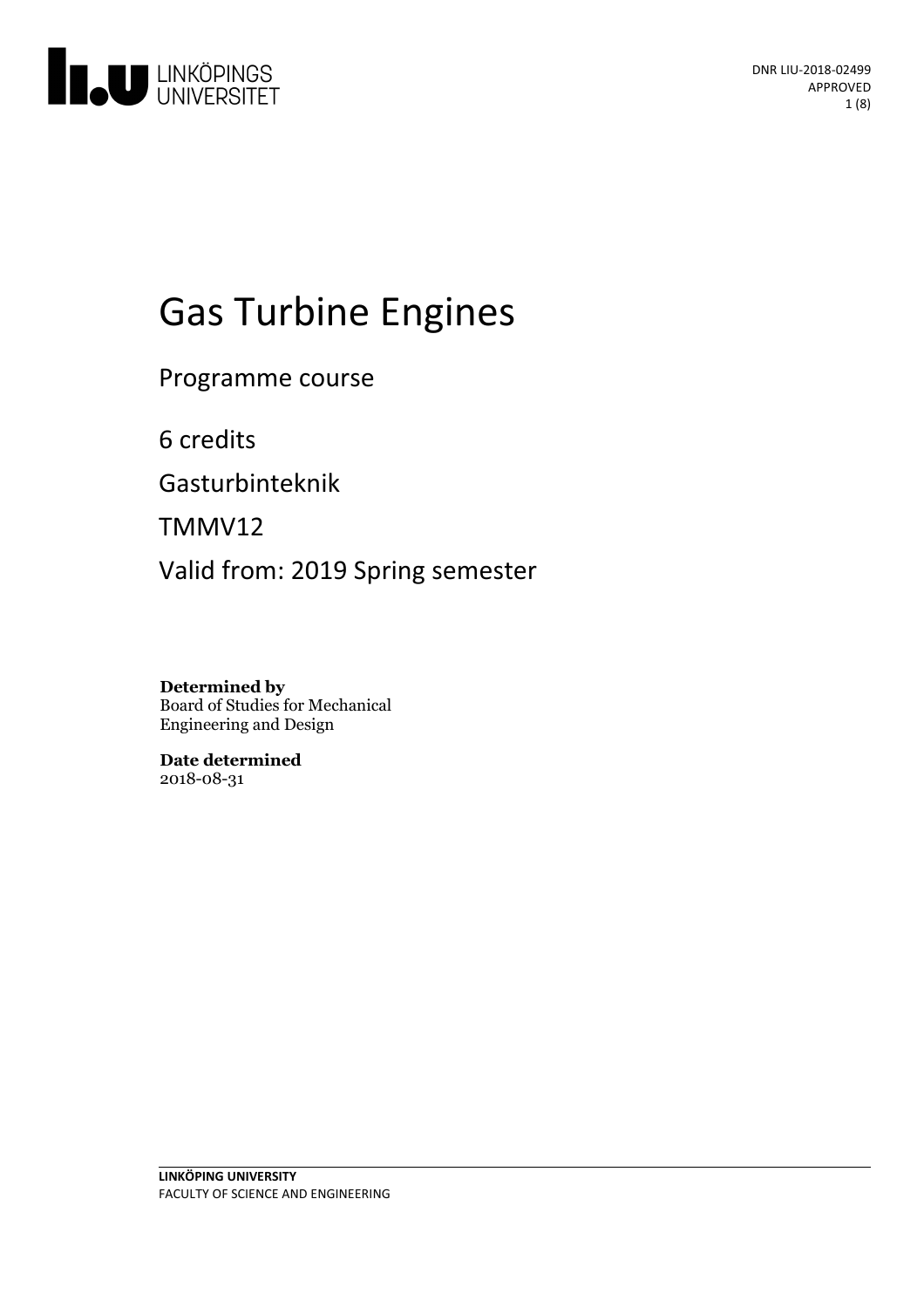# Main field of study

Aeronautical Engineering, Energy and Environmental Engineering, Mechanical Engineering

Course level

Second cycle

# Advancement level

A1X

# Course offered for

- Master's Programme in Aeronautical Engineering
- Master's Programme in Mechanical Engineering
- Energy-Environment-Management M Sc in Engineering
- Industrial Engineering and Management International, M Sc in Engineering
- Industrial Engineering and Management, M Sc in Engineering
- Mechanical Engineering, M Sc in Engineering

# Entry requirements

Note: Admission requirements for non-programme students usually also include admission requirements for the programme and threshold requirements for progression within the programme, or corresponding.

### **Prerequisites**

Thermodynamics, Fluid Mechanics, Aerodynamics, Heat Transfer

# Intended learning outcomes

The aim of the course is to provide some basic but fundamental knowledge and understanding about the functionality of turbine engines. This knowledge will enable the students how a turbine engine can be highly efficient while having the least impact on environment. That is to aim for a green energy to contribute in sustainable development.

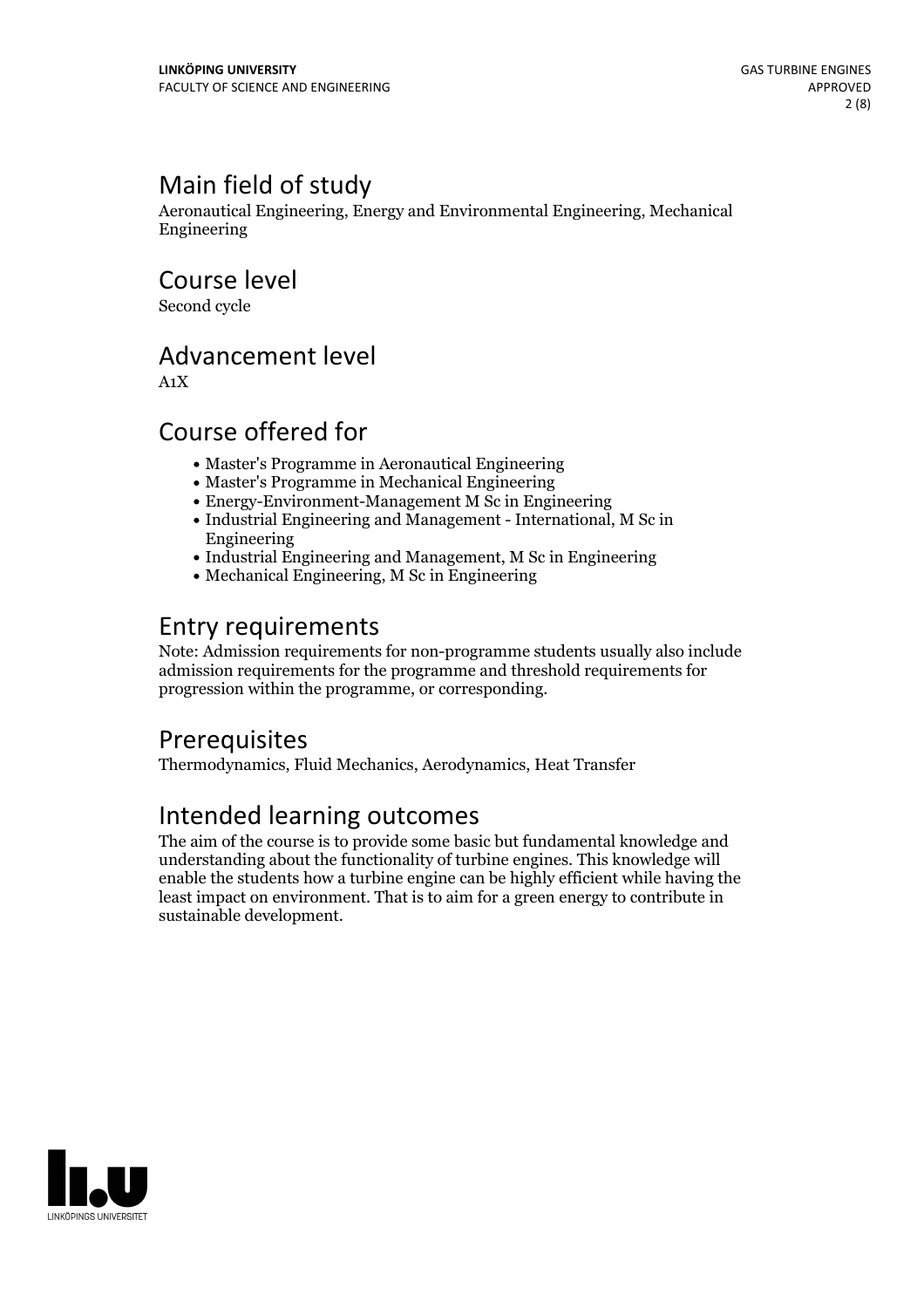### Course content

Fundamentals of thermodynamics, fluid mechanics and aerodynamics are discussed for a turbine engine from an analytical and theoretical perspective.<br>Furthermore, the functionality of different components such as compressor,<br>combustor and turbine, common in all types of turbine engines, would introduced.<br>Turbine engines have wide ranges of application such as in Aerospace Industry

(Jet Engines), in Power Plant Industry (Gas Turbines, Steam Turbines), and in Automotive and Marine Industry (Turbofans, Turbochargers). However, in this course Gas turbines and Jet Engines are discussed in more details.

# Teaching and working methods

The educational methods consist of lectures, seminars and labs. Seminars are given by guest lecturers from industrial partners.

# Examination

| TEN2       | Written examination                        | 2 credits | U, 3, 4, 5 |
|------------|--------------------------------------------|-----------|------------|
| UPG4       | Assignments                                | 3 credits | U, 3, 4, 5 |
| LAB3       | Laboratory Work                            | 1 credits | U.G        |
| $m \sim 1$ | $\mathbf{1}$ , $\mathbf{1}$ , $\mathbf{1}$ |           |            |

The final course grade is based on the achievements on the written exam and the calculation assignment. The written exam contributes 70 % and the assignment

contributes 30 % to the final grade. Note in order to pass the course you need to pass both

the written exam and the calculation assignment.

### Grades

Four-grade scale, LiU, U, 3, 4, 5

### Course literature

Title: Aircraft Propulsion and Gas Turbine Engines Author: Ahmed F. El-Sayed Publisher: CRC Press (Taylor & Francis Group) Edition: 2

### Department

Institutionen för ekonomisk och industriell utveckling

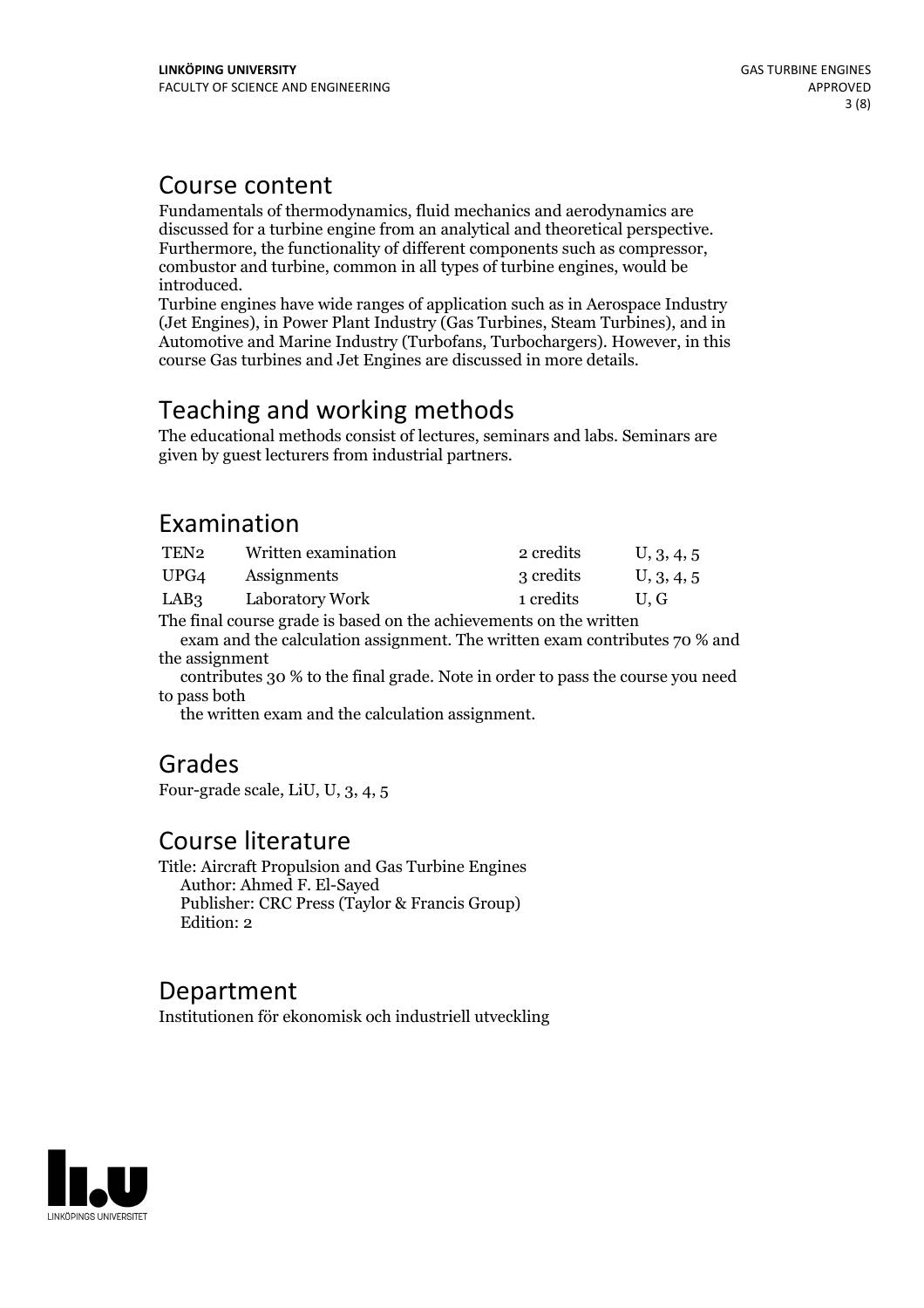# Director of Studies or equivalent

Roland Gårdhagen

### Examiner

Roland Gårdhagen

# Course website and other links

<http://www.iei.liu.se/mvs/utbildning/avancerade-kurser/tmmv12?l=en>

### Education components

Preliminary scheduled hours: 48 h Recommended self-study hours: 112 h

### Course literature

Fastställs senare

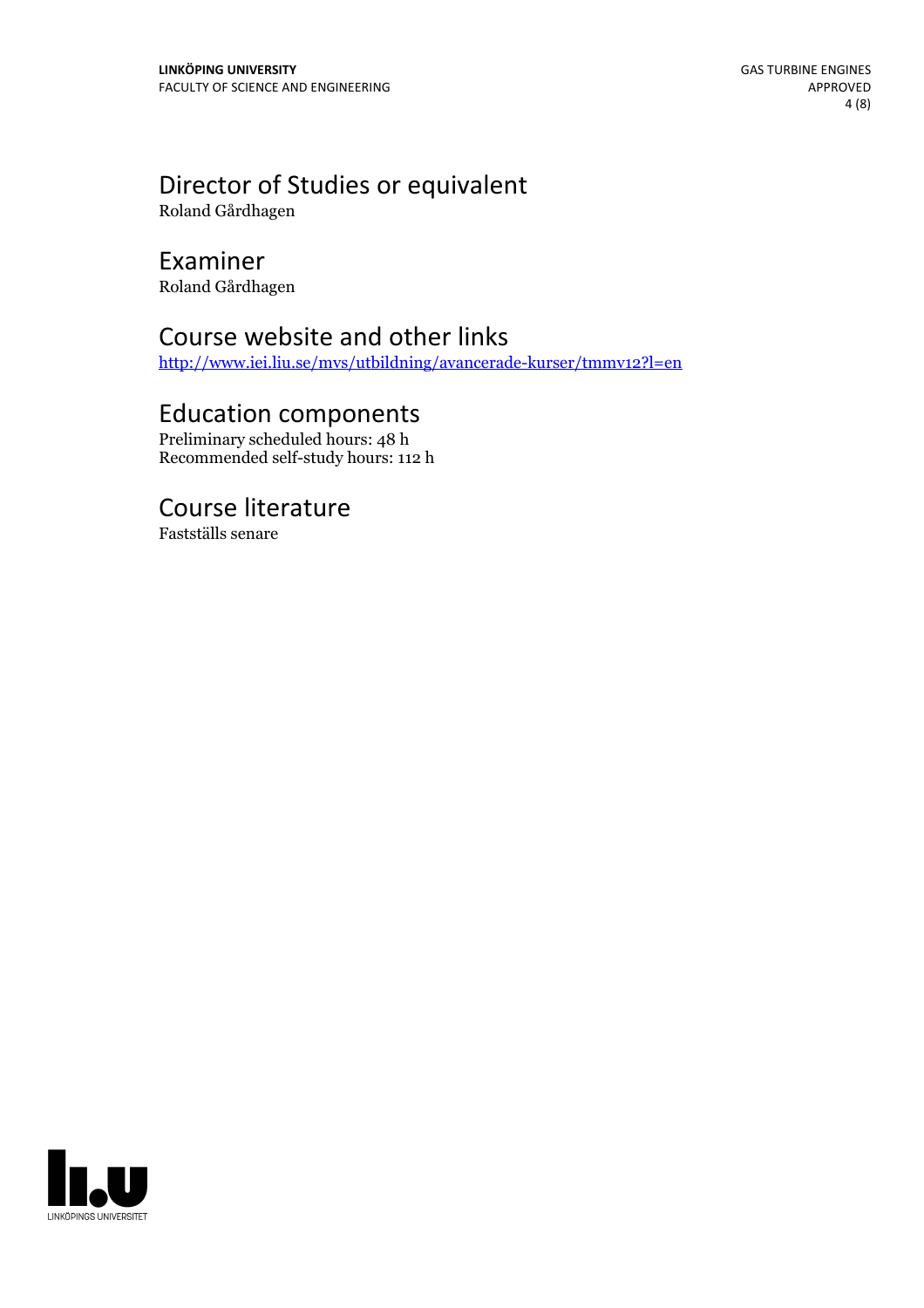# **Common rules**

### **Course syllabus**

A syllabus has been established for each course. The syllabus specifies the aim and contents of the course, and the prior knowledge that a student must have in order to be able to benefit from the course.

### **Timetabling**

Courses are timetabled after a decision has been made for this course concerning its assignment to a timetable module. A central timetable is not drawn up for courses with fewer than five participants. Most project courses do not have a central timetable.

### **Interrupting a course**

The vice-chancellor's decision concerning regulations for registration, deregistration and reporting results (Dnr LiU-2015-01241) states that interruptions in study are to be recorded in Ladok. Thus, all students who do not participate in a course for which they have registered must record the interruption, such that the registration on the course can be removed. Deregistration from <sup>a</sup> course is carried outusing <sup>a</sup> web-based form: www.lith.liu.se/for-studenter/kurskomplettering?l=sv.

### **Cancelled courses**

Courses with few participants (fewer than 10) may be cancelled or organised in a manner that differs from that stated in the course syllabus. The board of studies is to deliberate and decide whether a course is to be cancelled orchanged from the course syllabus.

### **Regulations relatingto examinations and examiners**

Details are given in a decision in the university's rule book: http://styrdokument.liu.se/Regelsamling/VisaBeslut/622678.

### **Forms of examination**

### **Examination**

Written and oral examinations are held at least three times a year: once immediately after the end of the course, once in August, and once (usually) in one of the re-examination periods. Examinations held at other times are to follow a decision of the board of studies.

Principles for examination scheduling for courses that follow the study periods:

courses given in VT1 are examined for the first time in March, with re-

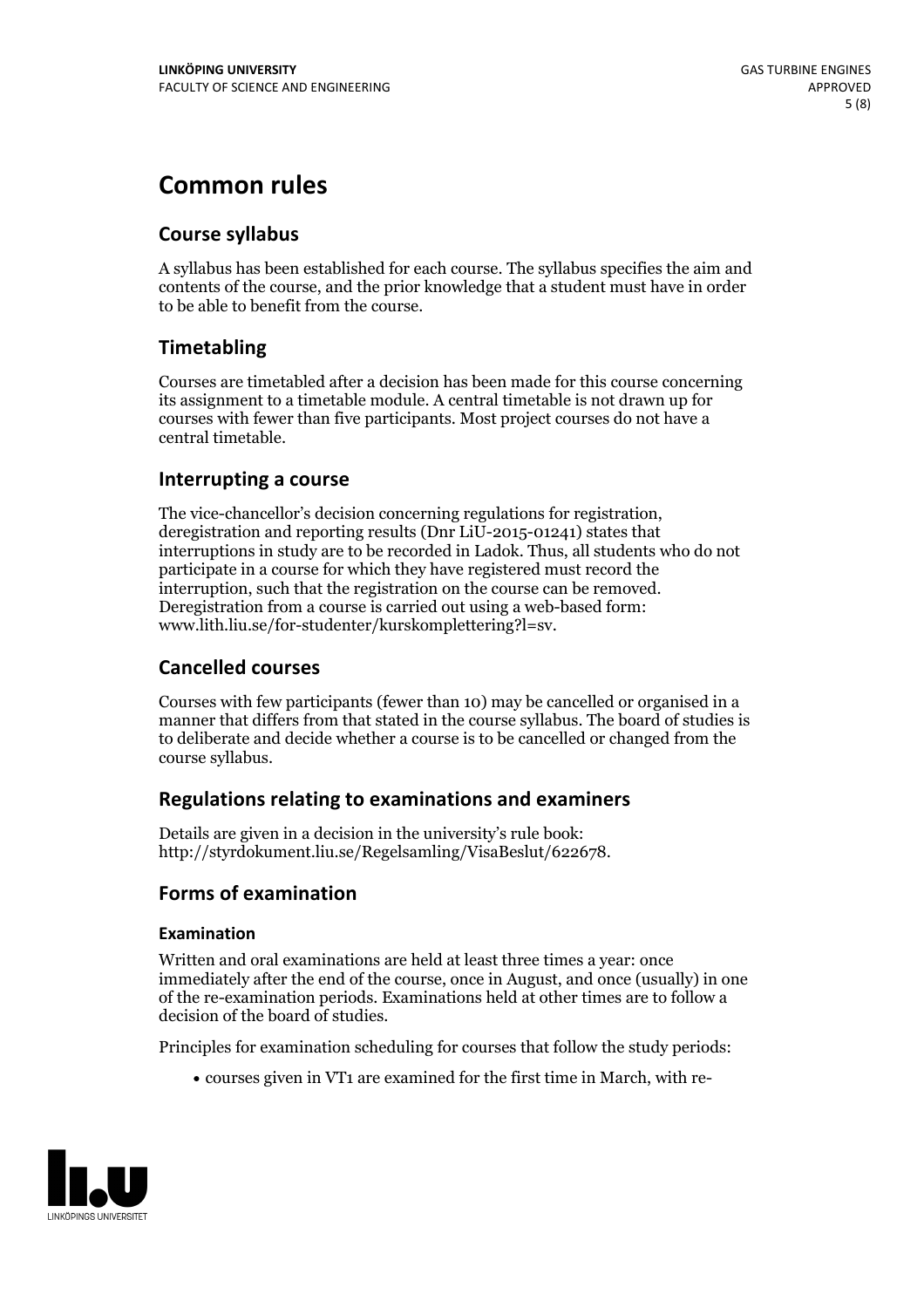examination in June and August

- courses given in VT2 are examined for the first time in May, with re-examination in August and October
- courses given in HT1 are examined for the first time in October, with re-examination in January and August
- courses given in HT2 are examined for the first time in January, with re-examination at Easter and in August.

The examination schedule is based on the structure of timetable modules, but there may be deviations from this, mainly in the case of courses that are studied and examined for several programmes and in lower grades (i.e. 1 and 2).

- Examinations for courses that the board of studies has decided are to be held in alternate years are held only three times during the year in which
- the course is given.<br>• Examinations for courses that are cancelled or rescheduled such that they are not given in one or several years are held three times during the year that immediately follows the course, with examination scheduling that corresponds to the scheduling that was in force before the course was cancelled or rescheduled.<br>• If teaching is no longer given for a course, three examination occurrences
- are held during the immediately subsequent year, while examinations are at the same time held for any replacement course that is given, or alternatively in association with other re-examination opportunities. Furthermore, an examination is held on one further occasion during the next subsequent year, unless the board of studies determines otherwise.<br>• If a course is given during several periods of the year (for programmes, or
- on different occasions for different programmes) the board orboards of studies determine together the scheduling and frequency of re-examination occasions.

### **Registration for examination**

In order to take an examination, a student must register in advance at the Student Portal during the registration period, which opens 30 days before the date of the examination and closes 10 days before it. Candidates are informed of the location of the examination by email, four days in advance. Students who have not registered for an examination run the risk of being refused admittance to the examination, if space is not available.

Symbols used in the examination registration system:

- \*\* denotes that the examination is being given for the penultimate time.
- \* denotes that the examination is being given for the last time.

### **Code of conduct for students during examinations**

Details are given in a decision in the university's rule book: http://styrdokument.liu.se/Regelsamling/VisaBeslut/622682.

#### **Retakes for higher grade**

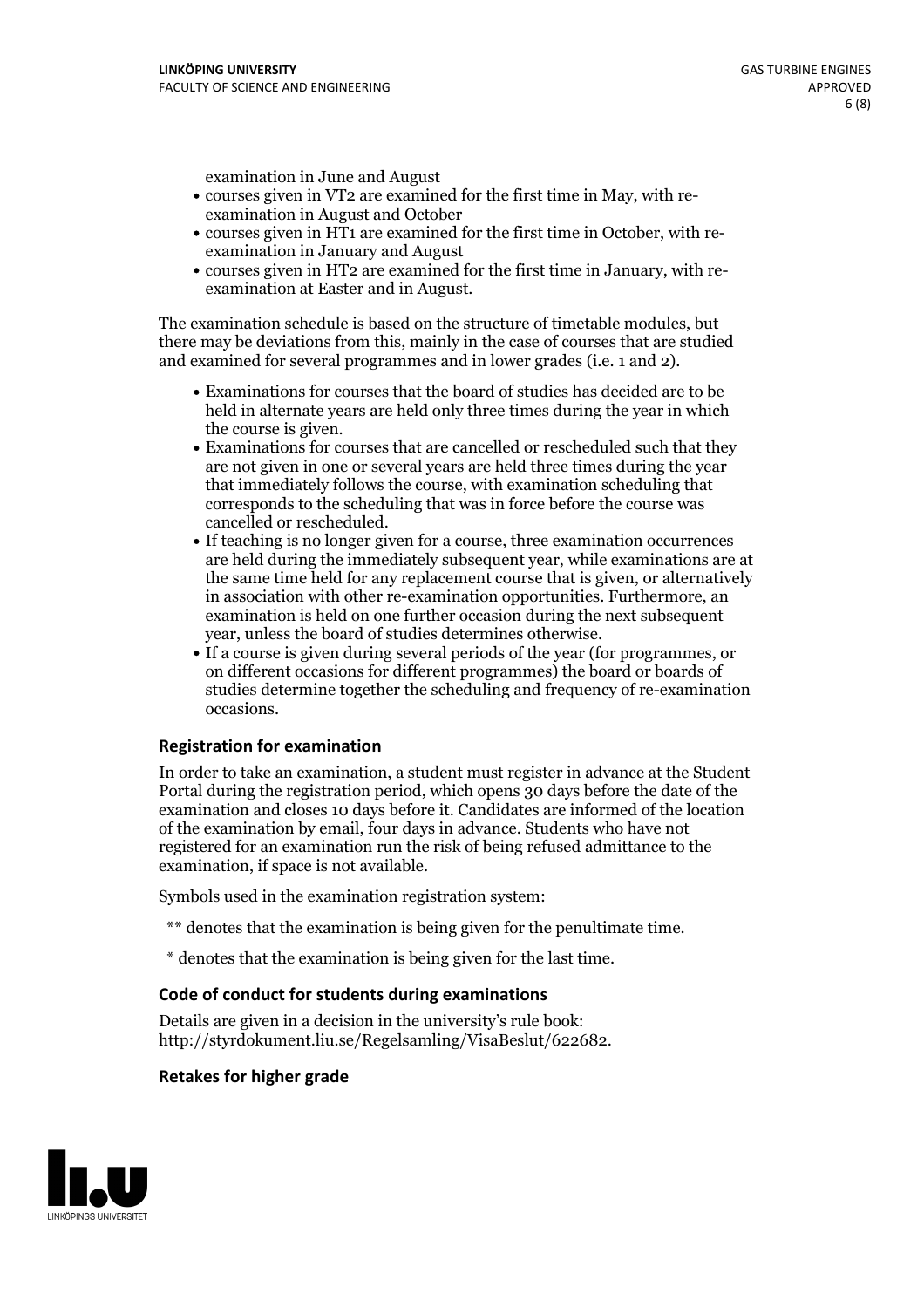Students at the Institute of Technology at LiU have the right to retake written examinations and computer-based examinations in an attempt to achieve a higher grade. This is valid for all examination components with code "TEN" and "DAT". The same right may not be exercised for other examination components, unless otherwise specified in the course syllabus.

### **Retakes of other forms of examination**

Regulations concerning retakes of other forms of examination than written examinations and computer-based examinations are given in the LiU regulations for examinations and examiners, http://styrdokument.liu.se/Regelsamling/VisaBeslut/622678.

### **Plagiarism**

For examinations that involve the writing of reports, in cases in which it can be assumed that the student has had access to other sources (such as during project work, writing essays, etc.), the material submitted must be prepared in accordance with principles for acceptable practice when referring to sources (references or quotations for which the source is specified) when the text, images, ideas, data, etc. of other people are used. It is also to be made clear whether the author has reused his or her own text, images, ideas, data, etc. from previous examinations.

A failure to specify such sources may be regarded as attempted deception during examination.

### **Attempts to cheat**

In the event of <sup>a</sup> suspected attempt by <sup>a</sup> student to cheat during an examination, or when study performance is to be assessed as specified in Chapter <sup>10</sup> of the Higher Education Ordinance, the examiner is to report this to the disciplinary board of the university. Possible consequences for the student are suspension from study and a formal warning. More information is available at https://www.student.liu.se/studenttjanster/lagar-regler-rattigheter?l=sv.

### **Grades**

The grades that are preferably to be used are Fail (U), Pass (3), Pass not without distinction  $(4)$  and Pass with distinction  $(5)$ . Courses under the auspices of the faculty board of the Faculty of Science and Engineering (Institute of Technology) are to be given special attention in this regard.

- 1. Grades U, 3, 4, 5 are to be awarded for courses that have written
- examinations. 2. Grades Fail (U) and Pass (G) may be awarded for courses with <sup>a</sup> large degree of practical components such as laboratory work, project work and group work.

### **Examination components**

- 
- 1. Grades U, 3, 4, <sup>5</sup> are to be awarded for written examinations (TEN). 2. Grades Fail (U) and Pass (G) are to be used for undergraduate projects and other independent work.